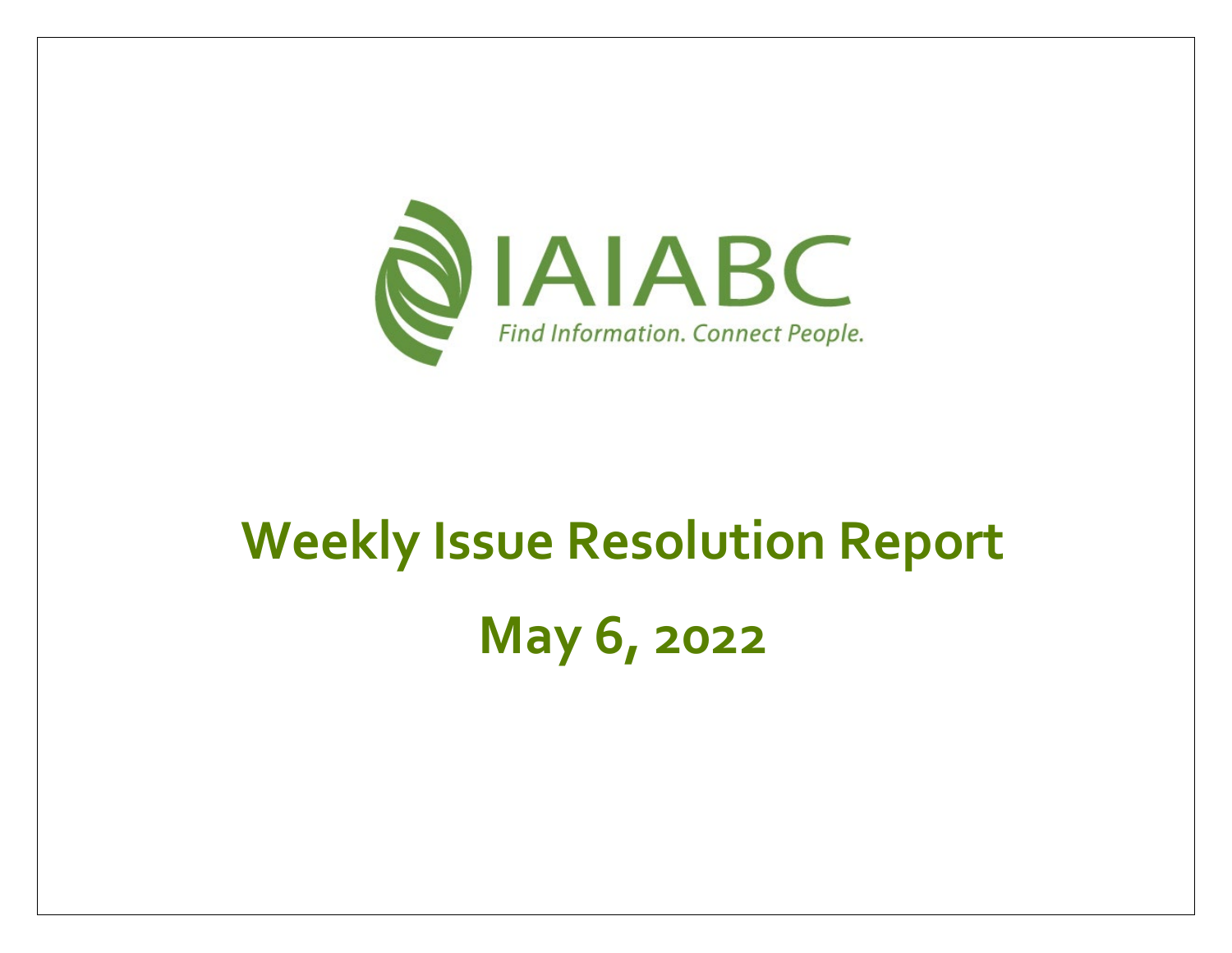

- 1. **[IRR Open Inventory Report](#page-3-0)**
- 2. [IRR Aging Report](#page-5-0)
- 3. [IRR Closed Pending Publication Report](#page-7-0)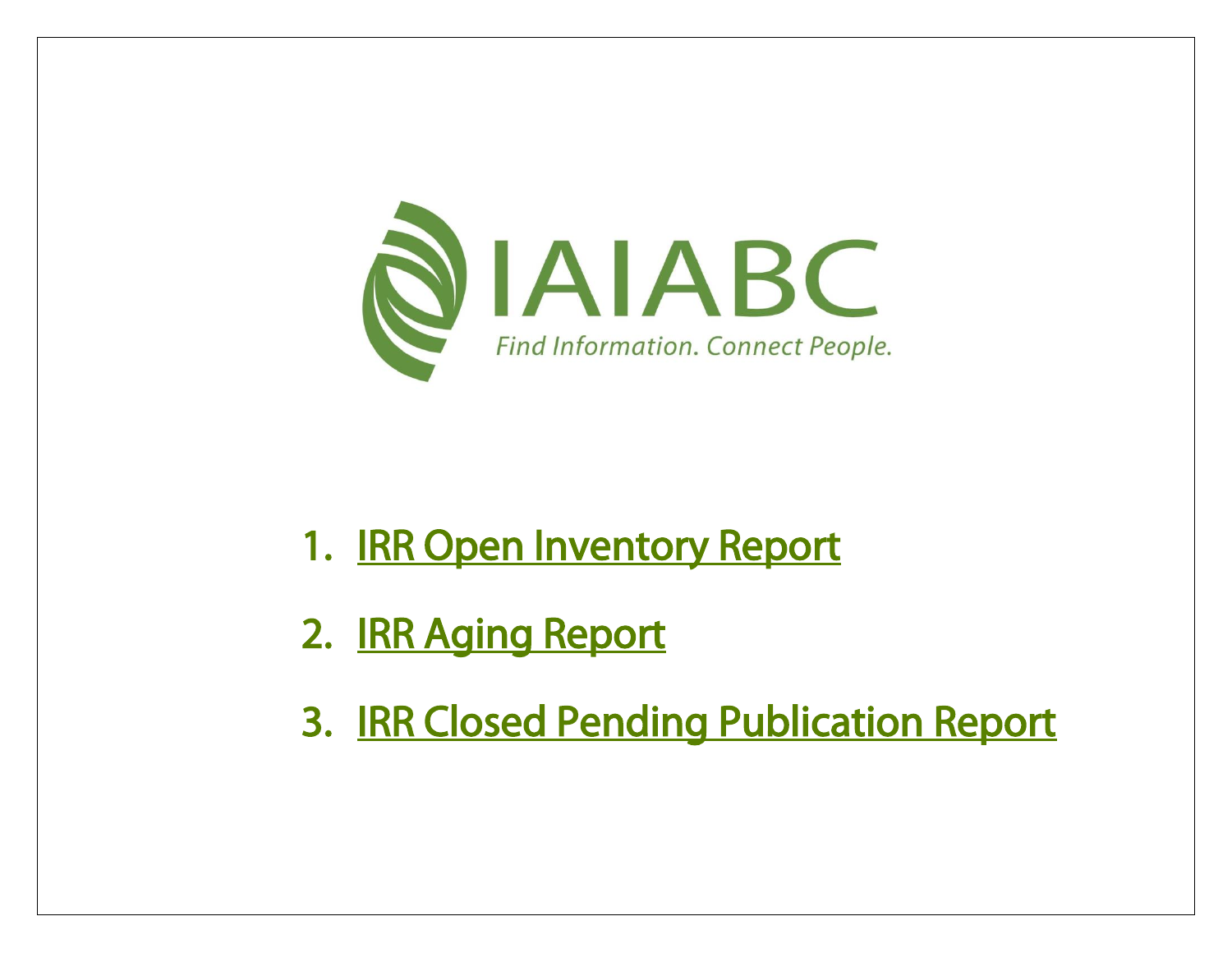

## 1. IRR Open Inventory Report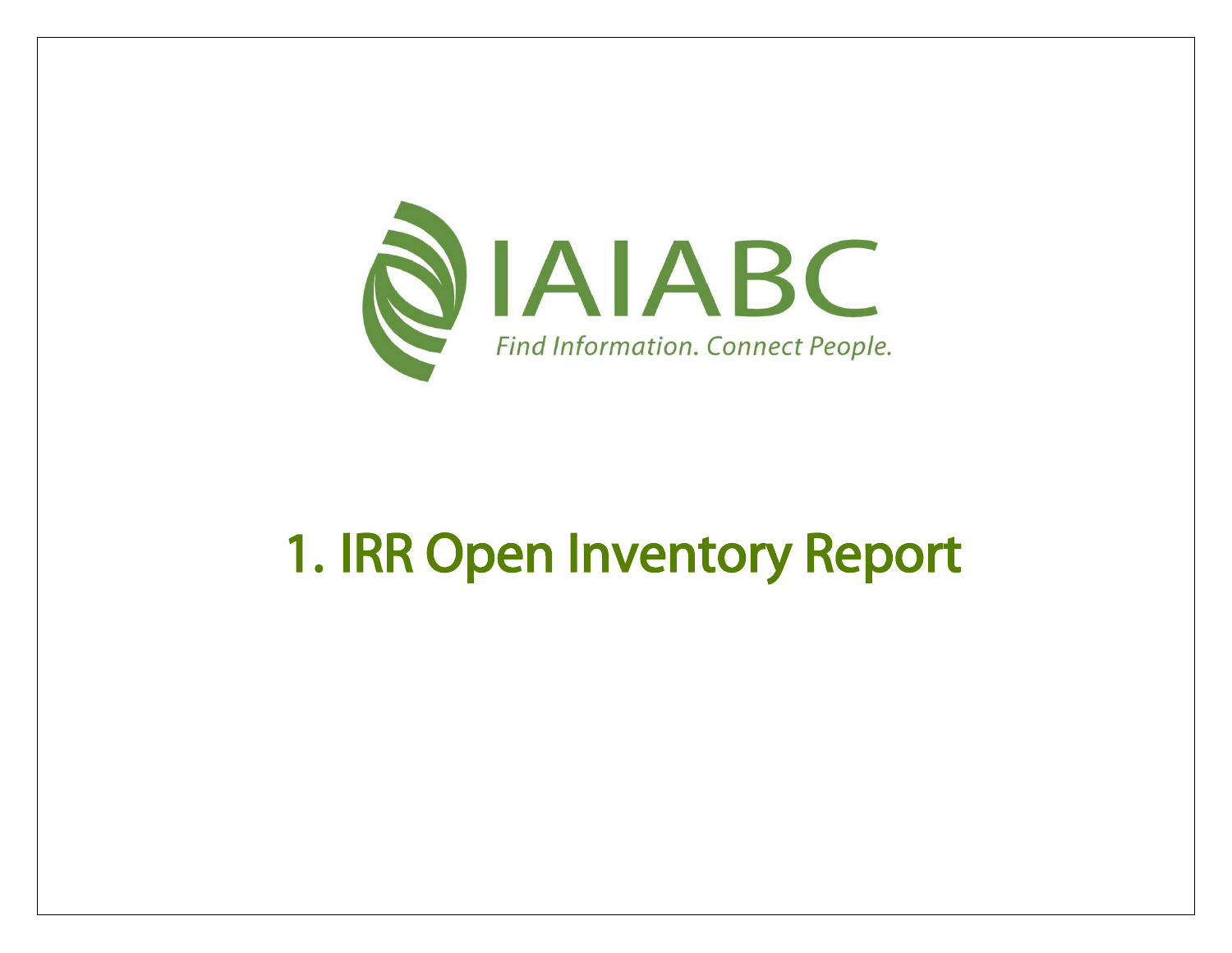#### <span id="page-3-0"></span>**IRR Open Inventory Report by Status**

|                                   | <b>Title</b>  | <b>Issue Description</b>                                     | <b>Change Type</b> | Priority | <b>Requestor Name</b> | Standard /<br><b>Target Pub Date</b> | Date Resolved |
|-----------------------------------|---------------|--------------------------------------------------------------|--------------------|----------|-----------------------|--------------------------------------|---------------|
| <b>Pending Resolution</b>         |               |                                                              |                    |          |                       |                                      |               |
| <b>Received Date</b><br>4/12/2022 | <b>CLM926</b> | Standardize Foreign Addresses                                | Clerical           | Med      | Candie Sharrow        | Claims 3.1<br>1/1/2023               |               |
| <b>Posted Date</b><br>4/13/2022   |               | <b>Status: Pending Committee Review and Final Resolution</b> |                    |          |                       |                                      |               |
| <b>Received Date</b><br>3/17/2022 | <b>CLM925</b> | Include "nonbinary" as a gender option                       | Substantive        | Low      | Jennifer Bertels      | Claims 3.1<br>1/1/2023               |               |
| <b>Posted Date</b><br>3/17/2022   |               | <b>Status: Pending Committee Review and Final Resolution</b> |                    |          |                       |                                      |               |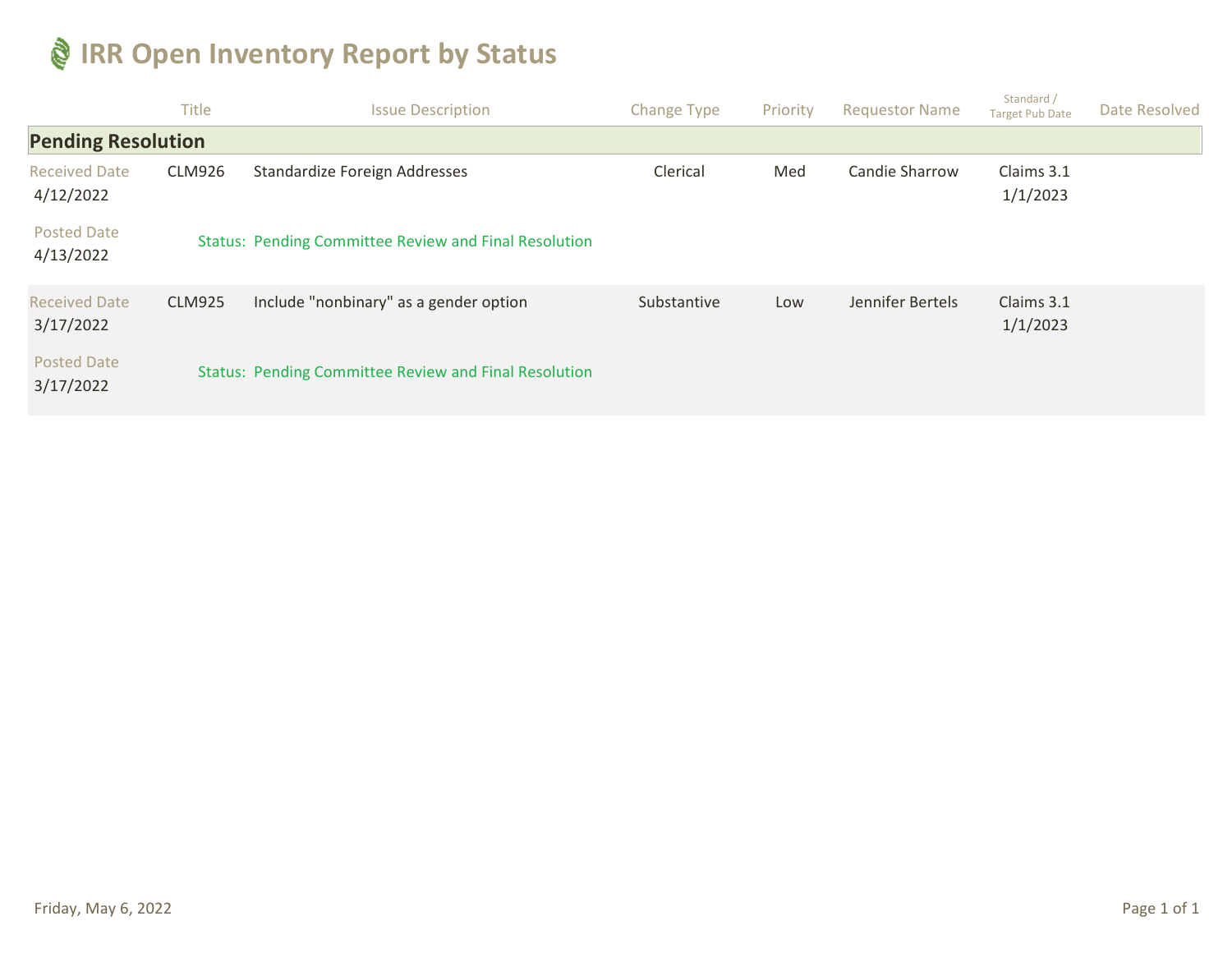

# 2. IRR Aging Report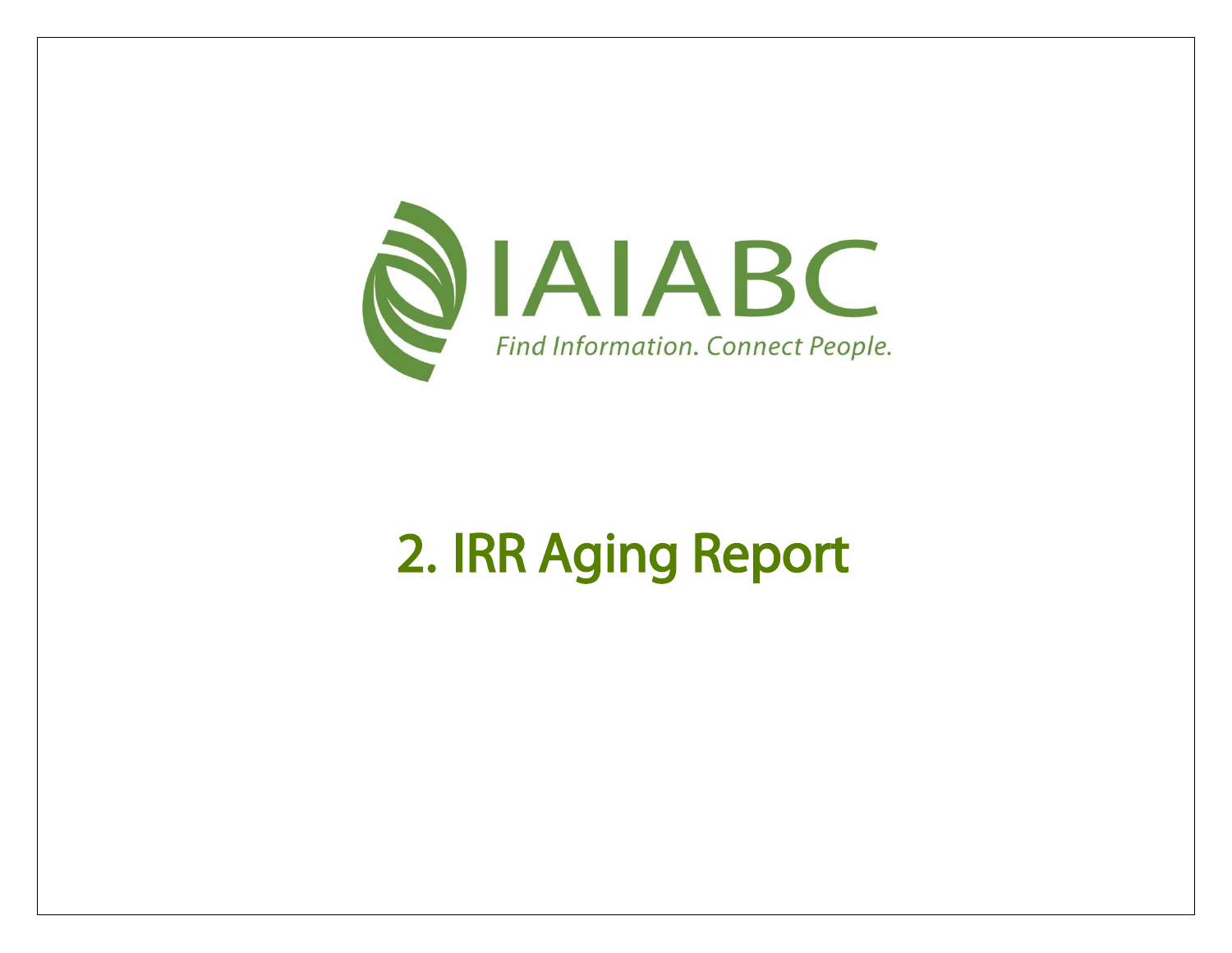#### <span id="page-5-0"></span>**IRR Aging Report**

| <b>Received Date</b> | Age | <b>Title</b>  | <b>Issue Description</b>               |                                 | <b>Tracking Dates</b> |                    |
|----------------------|-----|---------------|----------------------------------------|---------------------------------|-----------------------|--------------------|
| 3/17/2022            | 50  | <b>CLM925</b> | Include "nonbinary" as a gender option | Date Posted<br>3/17/2022        | <b>Review Start</b>   | Vote Start:        |
|                      |     |               |                                        | Date Resolved                   | <b>Review End</b>     | Vote End:          |
| 4/12/2022            | 24  | <b>CLM926</b> | Standardize Foreign Addresses          | <b>Date Posted</b><br>4/13/2022 | <b>Review Start</b>   | <b>Vote Start:</b> |
|                      |     |               |                                        | Date Resolved                   | <b>Review End</b>     | Vote End:          |

|                  |  | 0-90 Days 91-120 Days 121-180 Days 181-270 Days 271-360 Days +360 Days |  |  |
|------------------|--|------------------------------------------------------------------------|--|--|
| <b>Open IRRs</b> |  |                                                                        |  |  |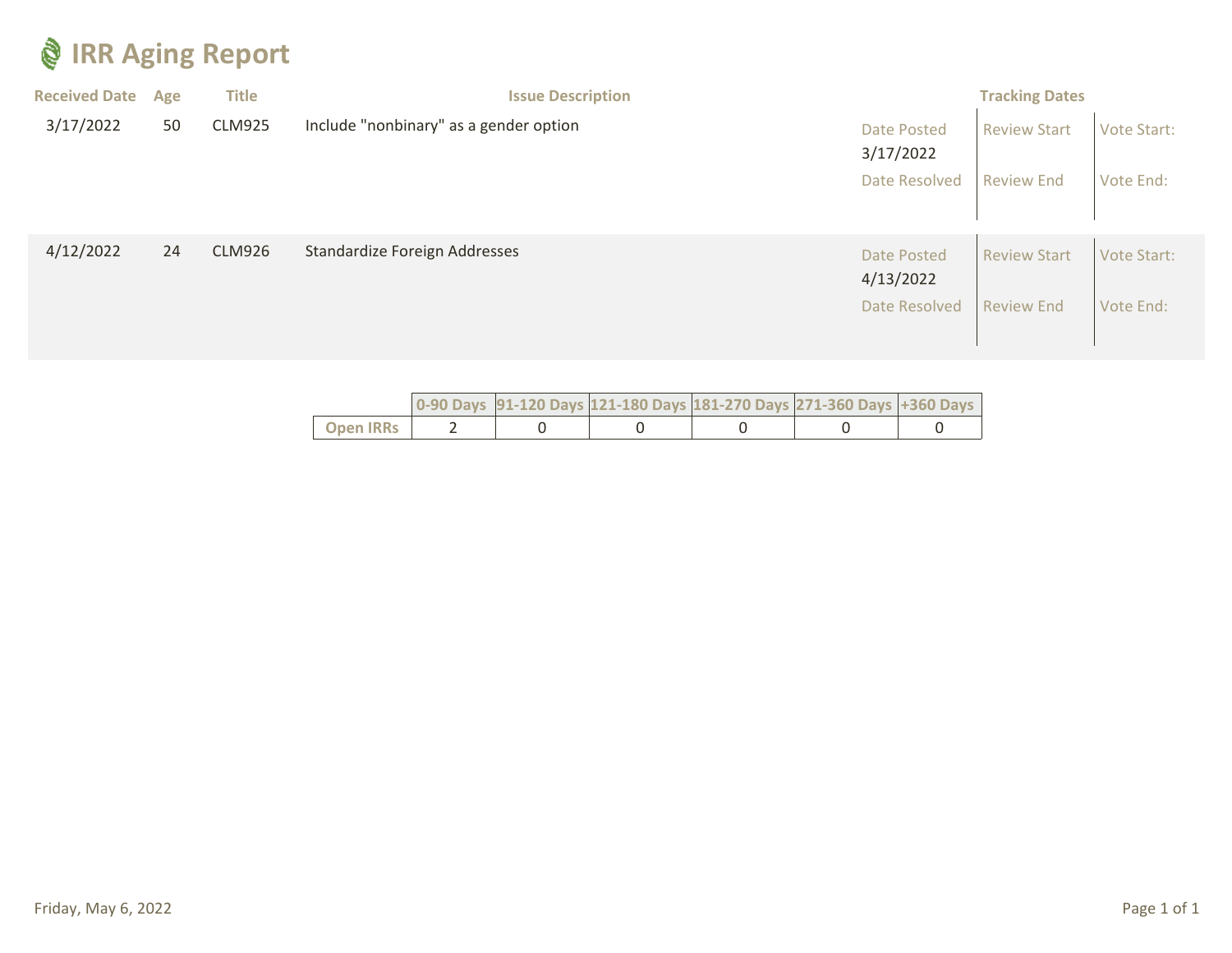

### 3. IRR Closed Inventory Report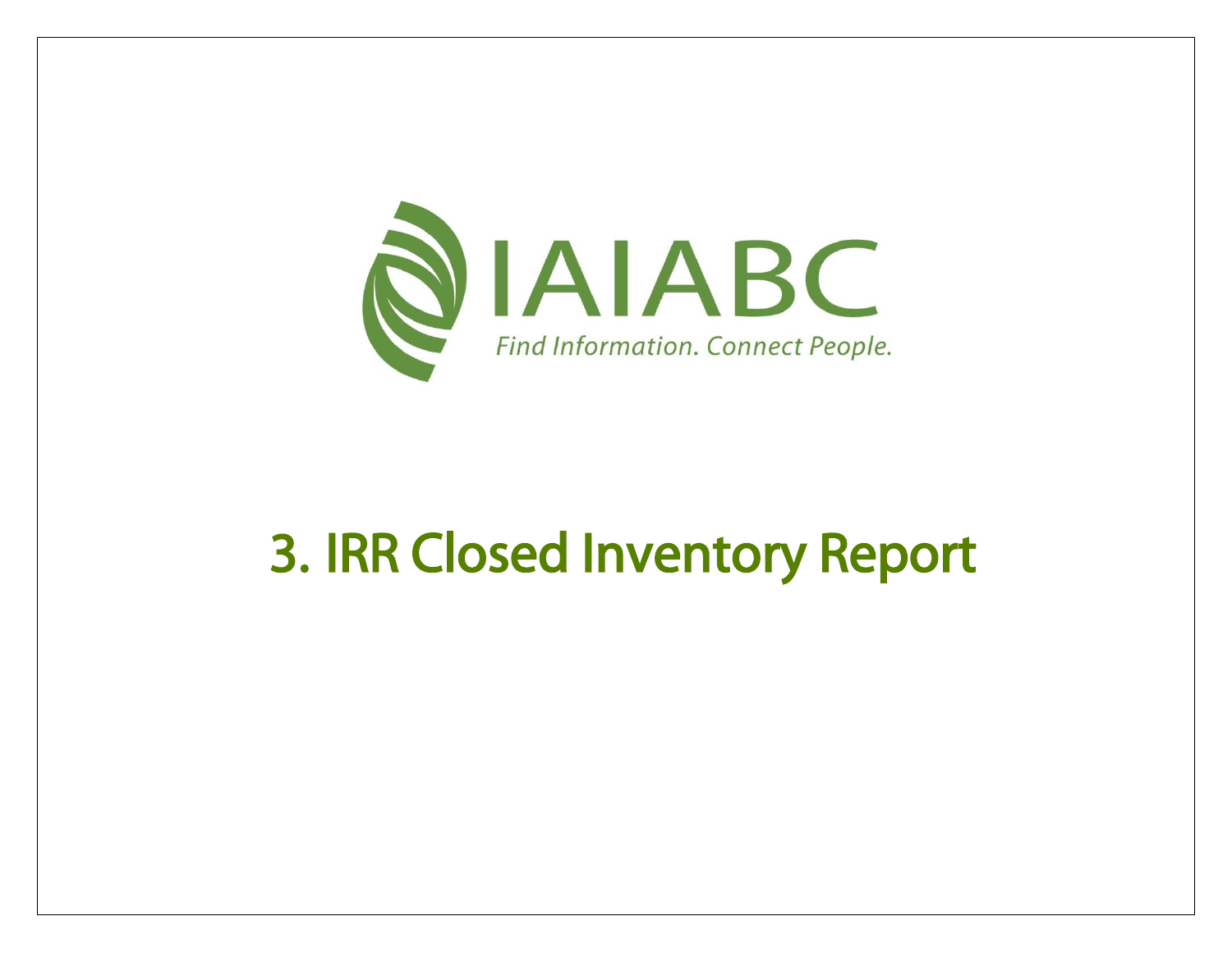#### <span id="page-7-0"></span>**IRR Closed Inventory by Status**

|                                                          | <b>Title</b>  | <b>Final Resolution</b>                                                                          | <b>Tracking Dates</b>             |                                                           |                                                                 |                                                                                     |
|----------------------------------------------------------|---------------|--------------------------------------------------------------------------------------------------|-----------------------------------|-----------------------------------------------------------|-----------------------------------------------------------------|-------------------------------------------------------------------------------------|
| <b>Closed - Pending Publication</b>                      |               |                                                                                                  |                                   |                                                           |                                                                 |                                                                                     |
| <b>POC</b><br>Substantive                                | POC921        | New DN for Claim Administrator FEIN                                                              | Date Resolved<br>9/21/2021        | <b>Review End</b><br>10/18/2021<br>Vote End:<br>11/8/2021 | <b>Approval Date</b><br>11/9/2021<br>Impl Timeline:<br>180 days | Supplement<br>Updated On:<br>11/23/2021<br>Date of<br>Publication:<br>7/1/2022      |
| <b>Claims</b>                                            |               |                                                                                                  |                                   |                                                           |                                                                 |                                                                                     |
| Clerical                                                 | <b>CLM924</b> | Change from 01 Change MTC to 01 Cancel MTC within Section 4<br>Variable Segment Population Rules | Date Resolved<br>2/16/2022        | <b>Review End</b><br>3/14/2022                            | <b>Approval Date</b><br>3/15/2022<br>Impl Timeline:<br>N/A      | Supplement<br><b>Updated On:</b><br>Date of<br>Publication:<br>1/1/2023             |
| Clerical                                                 | <b>CLM923</b> | Resolve asterisk within Edit Recommendations table (Section 4)                                   | <b>Date Resolved</b><br>2/16/2022 | <b>Review End</b><br>3/14/2022                            | <b>Approval Date</b><br>3/15/2022<br>Impl Timeline:<br>N/A      | Supplement<br><b>Updated On:</b><br>Date of<br>Publication:<br>1/1/2023             |
| <b>Closed - Published</b>                                |               |                                                                                                  |                                   |                                                           |                                                                 |                                                                                     |
| <b>Systems</b>                                           |               |                                                                                                  |                                   |                                                           |                                                                 |                                                                                     |
| Substantive<br>Date Assigned<br>to Systems:<br>1/26/2021 | <b>CLM914</b> | Clarify and improve the Net to Zero reporting instructions.                                      | Date Resolved<br>12/2/2020        | <b>Review End</b><br>12/28/2020<br>Vote End:<br>1/25/2021 | <b>Approval Date</b><br>1/26/2021<br>Impl Timeline:<br>180 days | Supplement<br>Updated On:<br>3/9/2021<br>Date of<br>Publication:<br>1/1/2022        |
| <b>POC</b>                                               |               |                                                                                                  |                                   |                                                           |                                                                 |                                                                                     |
| Clerical                                                 | <b>POC918</b> | Clerical changes needed for the 2021 publication of the POC<br>Implementation Guide.             | Date Resolved<br>6/14/2021        | <b>Review End</b><br>7/6/2021                             | <b>Approval Date</b><br>7/7/2021<br>Impl Timeline:<br>N/A       | Supplement<br><b>Updated On:</b><br>7/1/2021<br>Date of<br>Publication:<br>7/1/2021 |